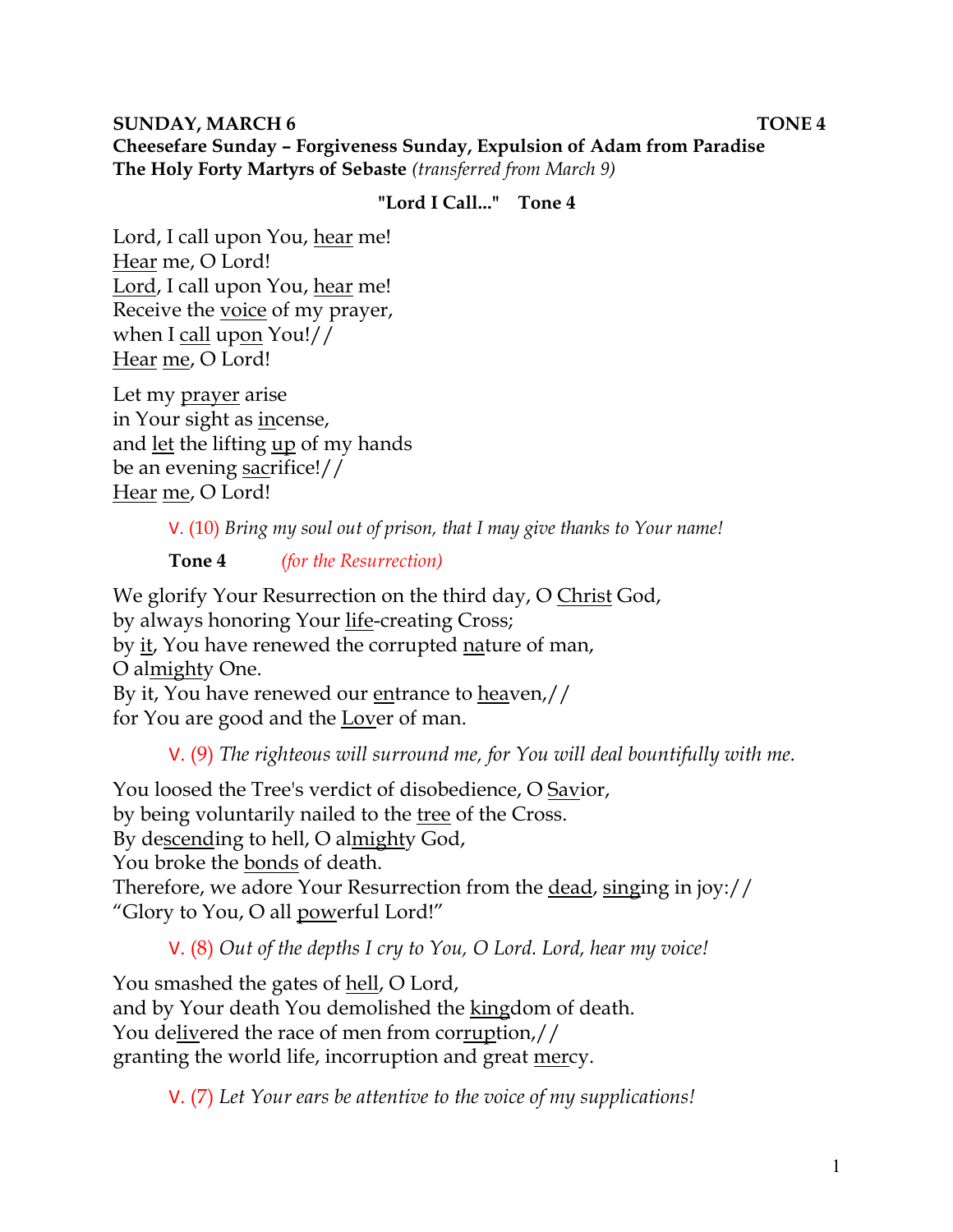#### *(Resurrection stichera by Anatolius)*

Come, O people, let us sing of the Savior's Resurrection on the third day! By it, we have been freed from the unbreakable bonds of hell. By it, we have received life and incorruption. Save us by Your Resurrection!// O Life-creating and almighty Savior, glory to You!

V. (6) *If You, O Lord, should mark iniquities, Lord, who could stand? But there is forgiveness with You.* 

**Tone 6\*** *(from the Lenten Triodion) (Having placed all their hope)*

The Lord took a handful of dust from the earth. He breathed into it and created me, a living man. He made me lord and master of all things on earth; truly I enjoyed the life of the angels. But Satan the deceiver tempted me in the guise of a serpent; I ate the forbidden fruit and forfeited the glory of God. Now I have been delivered to the earth through death.// O my compassionate Lord, call me back to Eden!

> V. (5) *For Thy Name's sake I wait for Thee, O Lord. My soul has waited for Thy word; my soul has hoped on the Lord.*

When the Enemy tempted me,

I disobeyed Your command, O Lord.

I exchanged the glory of my mortal body for shame and nakedness.

Now I must wear garments of skins and <u>fig</u>-leaves;

I am condemned to eat the bread of bitter hardship by the sweat of my brow. The earth is cursed and brings forth thorns and <u>husks</u> for me.

O Lord, You took on flesh from the Virgin in the fullness of time;// call me back and restore me to Eden!

V. (4) *From the morning watch until night, from the morning watch, let Israel hope on the Lord!* 

<sup>\*</sup> Music for the Sunday of the Expulsion of Adam from Paradise from the Department of Liturgical Music and Translations can be downloaded at www.oca.org.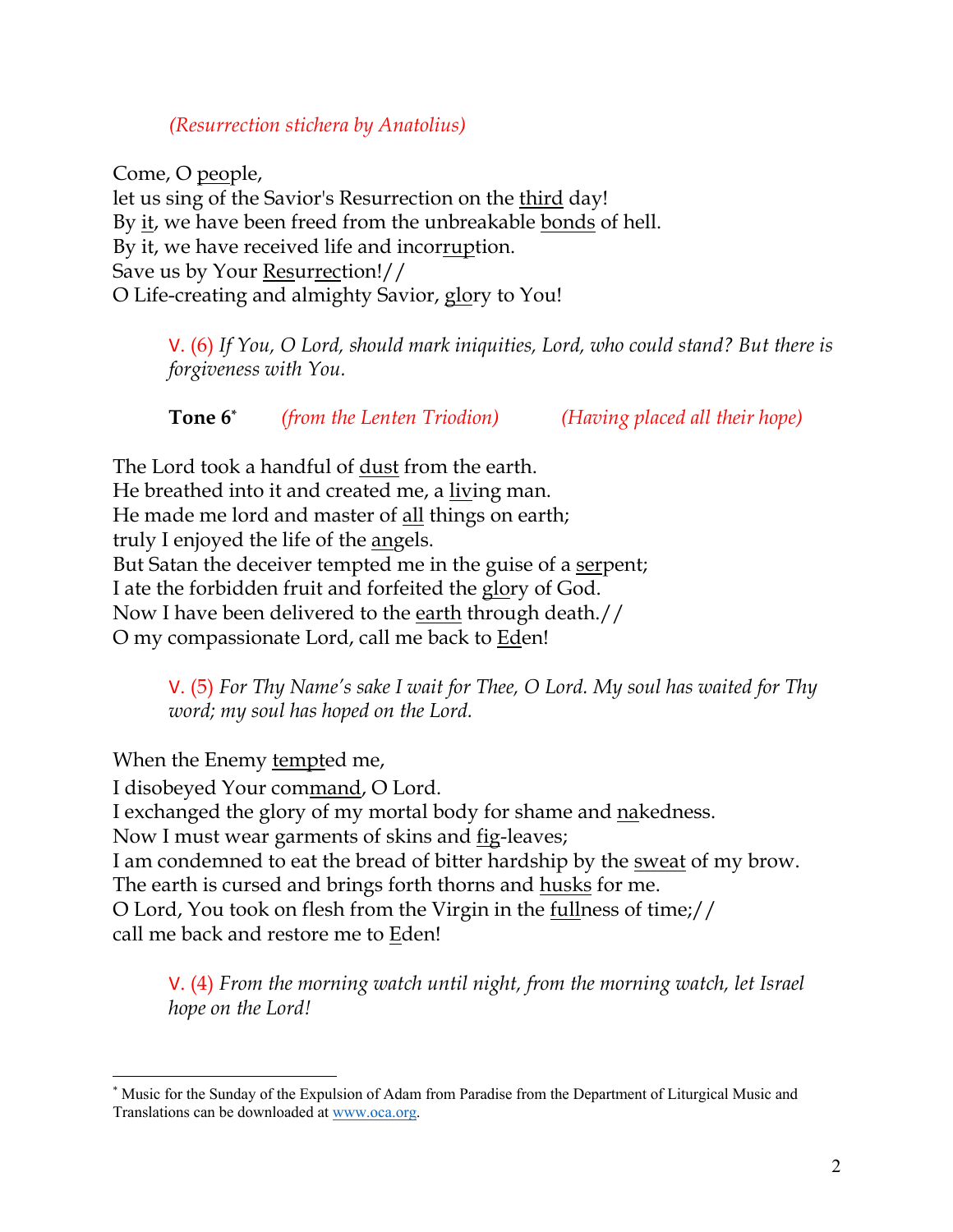O Paradise, garden of delight and beauty, dwelling-place made perfect by God, unending gladness and eternal joy, the hope of the prophets and the home of the saints, by the music of your rustling leaves beseech the Creator of all to open the gates which my sins have closed, that I may partake of the Tree of Life and Grace// which was given to me in the beginning!

V. (3) *For with the Lord there is mercy and with Him is plenteous redemption, and He will deliver Israel from all his iniquities.*

**Tone 2†** *(from the Menaion, for the Holy 40 Martyrs, by John the Monk)*

The holy Martyrs bravely endured their present suffering;

they rejoiced in things hoped for but not yet seen.

They said to each other:

"By stripping off our garments we have put off the old man.

The winter is cold and bitter, but Paradise will be warm and sweet.

The <u>freezing</u> is painful, but the reward will bring us joy.

Let us not be defeated, O brothers!

We suffer a little, but Christ will crown us with the laurel of victory.// He is our God and the Savior of our souls."

V. (2) *Praise the Lord, all nations! Praise Him, all peoples!*

The holy Martyrs threw their clothes aside; fearlessly they entered the lake and encouraged one another: "Remember that our fallen nature has been deprived of Paradise! Let us care nothing for our corruptible flesh today! The serpent once deceived us, handing over our bodies to death; now let us win resurrection for all! Let us scorn the ice and cold; let us hate our flesh, and Christ will crown us with the laurel of victory!// He is our God and the Savior of our souls."

V. (1) *For His mercy is confirmed on us, and the truth of the Lord endures forever.* 

<sup>†</sup> Music for the Holy Forty Martyrs of Sebaste from the Department of Liturgical Music and Translations can be downloaded at www.oca.org.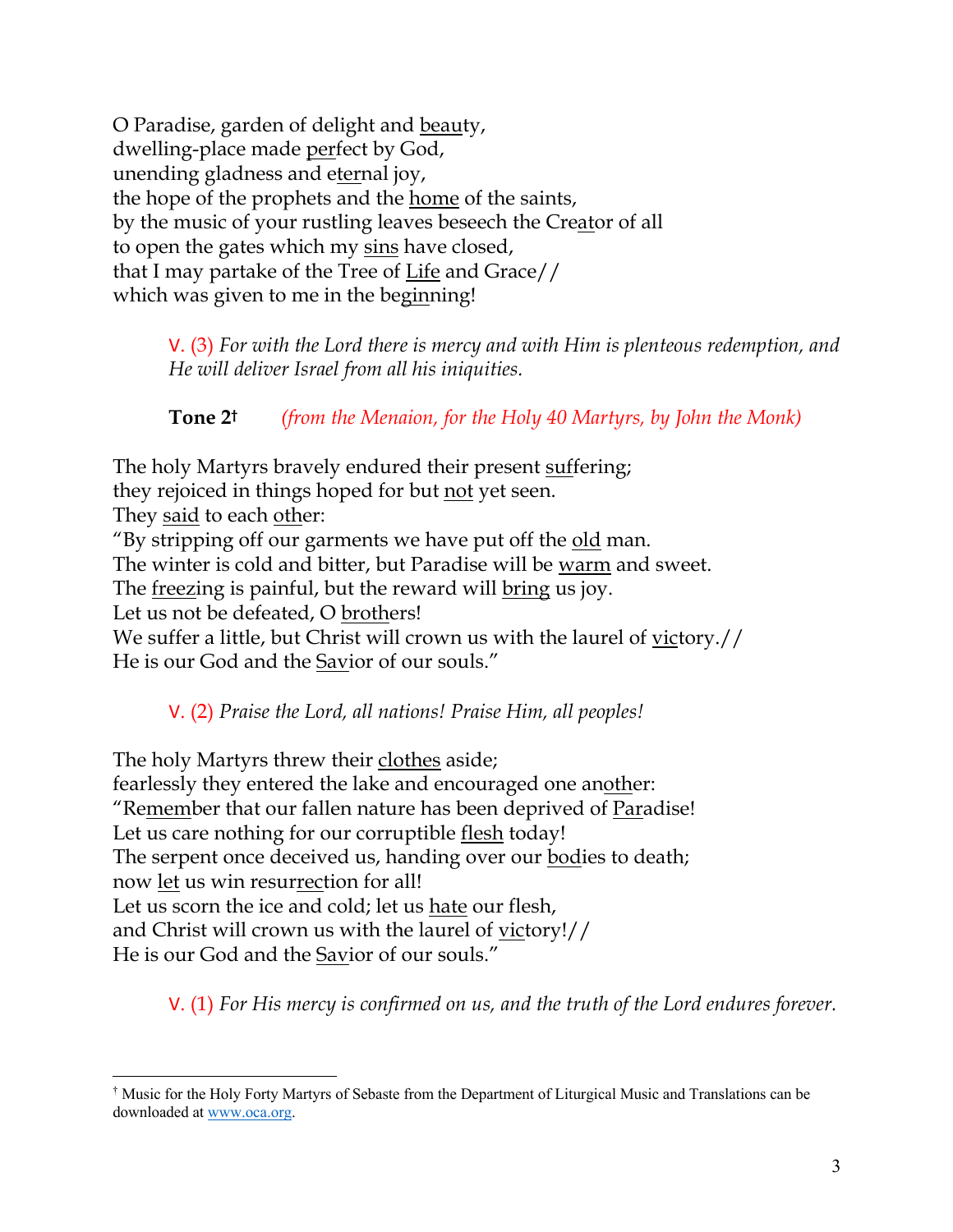The holy Martyrs accepted their torments with joy. They hurried to the frozen lake as to a comforting bath. They said: "We will not fear the bitter cold. Only let us escape Gehenna's flames! Let a foot be burned, that it may rejoice eternally! Let a hand be lost, offered to the Lord in sacrifice! Let us not refuse death in the flesh! Embrace death, and Christ will crown us with the laurel of victory!// He is our God, and the Savior of our souls."

*Glory to the Father, and to the Son, and to the Holy Spirit;*

**Tone 6** *(from the Lenten Triodion)*

Adam sat before the gates of Eden, bewailing his nakedness and crying out: "Woe to me! I have listened to wicked deceit; I have lost my glory, and now am driven away! Woe to me! My open-mindedness hath left me naked and confused! No longer will I enjoy your delights, O Paradise; no longer can I see my Lord, my God and Creator. He formed me from dust, and now to the dust I return! I beg You, O compassionate Lord:// Have mercy on me who have fallen!"

*now and ever, and unto ages of ages. Amen.* 

**Tone 4** *(Theotokion – Dogmatikon)*

The Prophet David was a father of the Lord through you, O Virgin. He foretold in songs the One Who worked wonder in you: "At Your right hand stood the Queen," Your Mother, the mediatrix of life, since God was freely born of her without a father. He wanted to renew His fallen image, made corrupt in passion, so He took the lost sheep upon His shoulder and brought it to His Father, joining it to the heavenly pow'rs.// Christ, Who has great and rich mercy, has saved the world, O Theotokos.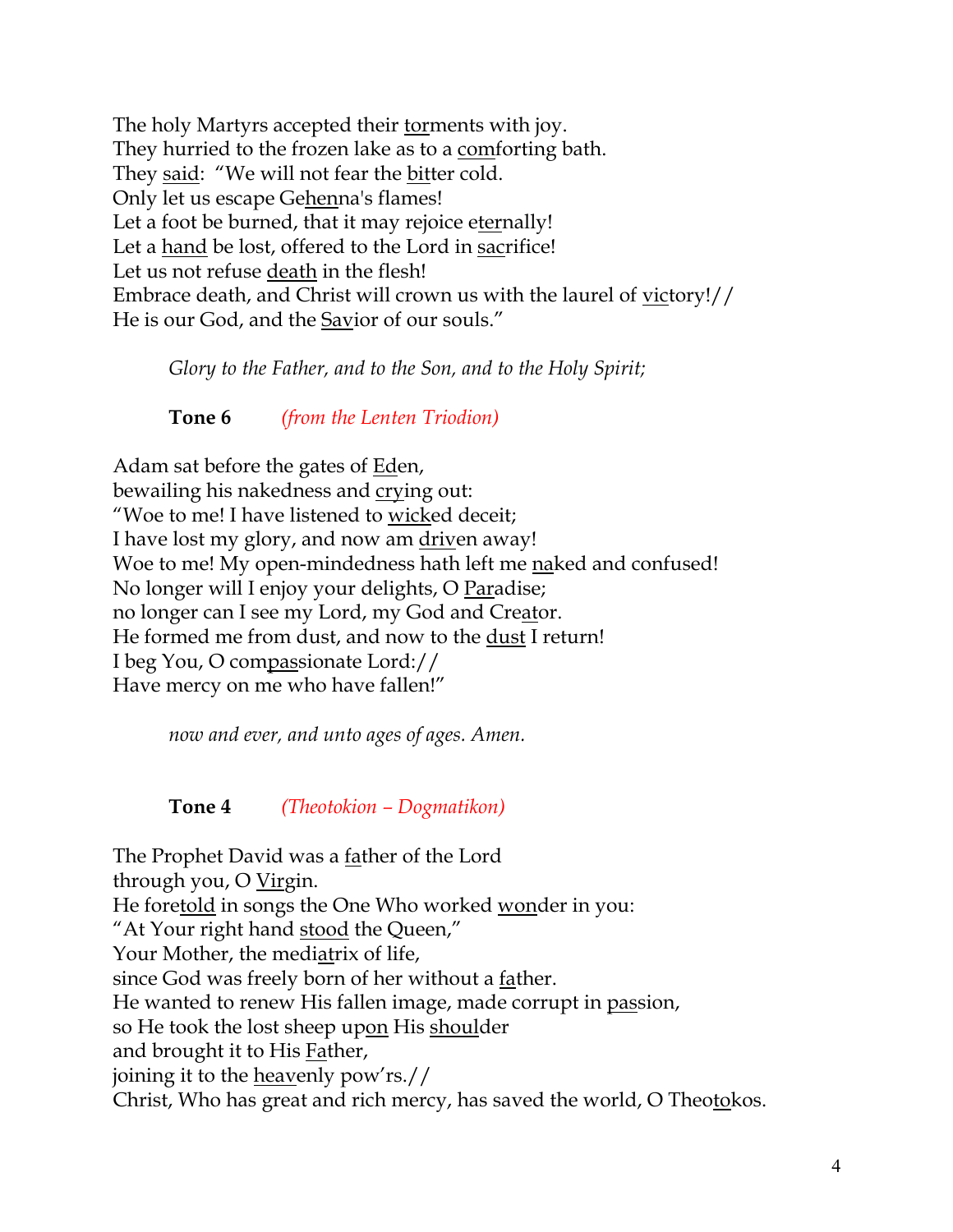## **Old Testament Readings** *(Holy 40 Martyrs)* **Isaiah 43:9-14 Wisdom of Solomon 3:1-9 Wisdom of Solomon 5:15-6:3**

# **Aposticha**

# **Tone 4** *(for the Resurrection)*

By ascending the Cross, O Lord, You have annulled our ancestral curse. By descending to hell, You have freed the eternal prisoners, granting incorruption to the human race.// Therefore in songs we glorify Your life-creating and saving Resurrection.

V. *The Lord is King; He is robed in majesty!* 

By hanging upon the tree, O only powerful Lord, You shook all of creation. By being laid in the tomb You have raised those who dwelt in the tombs, granting life and incorruption to the human race.// Therefore in songs we glorify Your rising on the third day.

V. *For He has established the world, so that it shall never be moved.*

The lawless people, O Christ, handed You over to Pilate, condemned to be crucified, thus proving themselves ungrateful before their Benefactor. But voluntarily You endured burial, rising by Your own power on the third day as God,// granting us life everlasting and great mercy.

V. *Holiness befits Your house, O Lord, forevermore!* 

With tears the women reached Your tomb, searching for You, but not finding You. They wept with wailing and lamented: "Woe to us! Our Savior, King of all, how were You stolen? What place can hold Your life-bearing body?" An Angel replied to them: "Do not weep, but go and proclaim that the Lord is risen,// granting us joy as the only compassionate One!"

*Glory to the Father, and to the Son, and to the Holy Spirit;*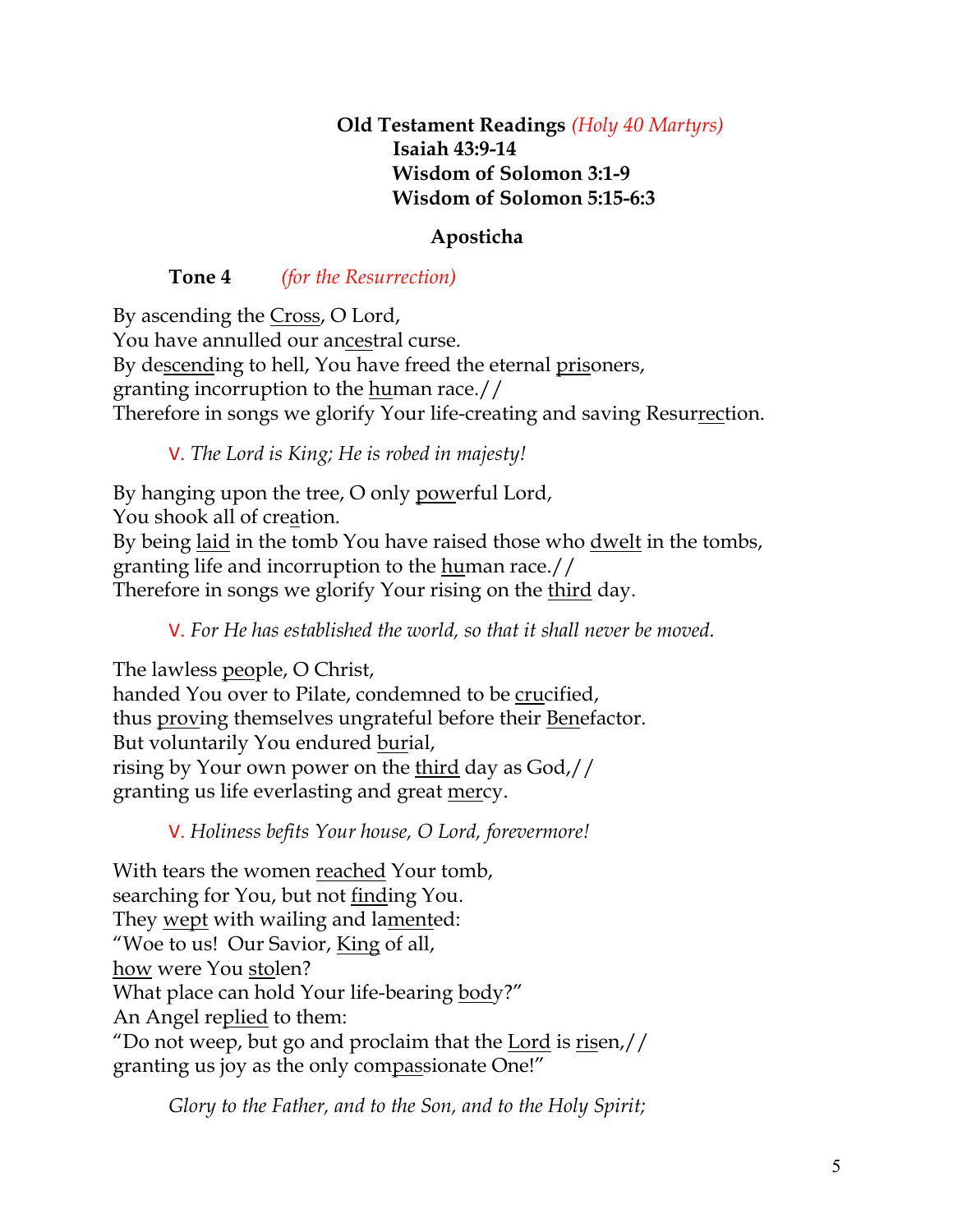#### **Tone 6** *(from the Menaion, for the Holy 40 Martyrs)*

O faithful, let us praise the forty passion-bearing Martyrs in hymns! Singing in harmony let us cry out to them saying: "Rejoice, O sufferers of Christ: Hesýchius, Méliton, Heráclius, Smarágdus and Domnus; Euónicus, Válens and Vivianus; Claudius and Priscus! Rejoice, Theódulus, Euthýchius and John, Xanthéas, Hiliánus, Sisínius, Kýrion, Angíus, Aétius and Flavius! Rejoice, Acácius, Ecdíkius, Lysimáchus, Alexander, Elías and Candidus, Theóphilus, Dométian and Gáius with the Godly Gorgonius! Rejoice, Leóntius and Athanasius, Cýril and Sacerdon, Nicholas and Valerius, Philóctimon, Sevérian, Chudíon and Aglaius! You have boldness before Christ our God, most honored Martyrs. Beseech Him earnestly// that those who keep your most precious memory with faith may be saved!

*now and ever, and unto ages of ages. Amen.*

# **Tone 6** *(from the Lenten Triodion)*

Adam ate the forbidden fruit and was driven from Paradise. He sat outside, weeping bitterly:

"Woe to me! What will become of me, a worthless man?

I disobeyed one command of my Master and lost every good thing!

O holy Paradise, planted for me by God, and closed by the weakness of Eve,

grant that I may once again gaze on the flowers of your gardens!"

The Savior said to him:

"I do not wish the death of My creation!

I desire that all should be saved and come to the knowledge of the truth,// for him who comes to Me I shall never cast out!"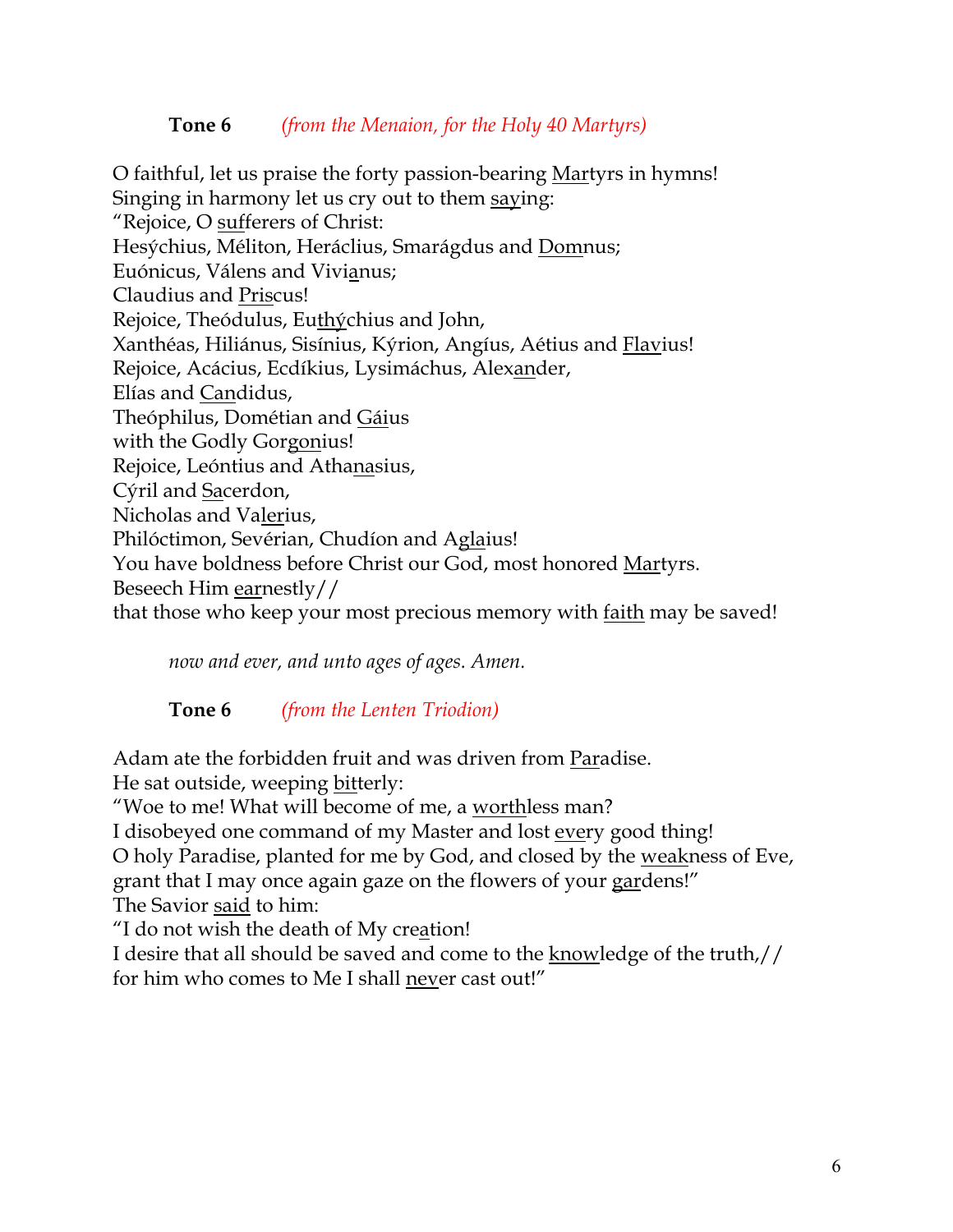*(at Great Vespers)*

# **Tone 4 Troparion** *(Resurrection)*

When the women disciples of the Lord learned from the angel the joyous message of Your Resurrection, they cast away the ancestral curse and elatedly told the apostles: "Death is overthrown! Christ God is risen,// granting the world great mercy!"

*Glory to the Father, and to the Son, and to the Holy Spirit,*

**Tone 1 Troparion** *(Holy 40 Martyrs)*

Through the sufferings which Your holy Forty Martyrs endured for Your sake, O Lord, we beseech You, O Lover of  $\gamma$ mankind://

"Heal all of our infirmities!"

*now and ever, and unto ages of ages. Amen.*

# **Tone 1 Resurrectional Dismissal Theotokion**

When Gabriel announced to you, O Virgin, saying "Rejoice!" with that word the Master of all was incarnate in  $\gamma_{\text{you}}$ , the holy Ark, spoken of by the righteous David! Your womb became more spacious than the heavens, for you carried your Creator. Glory to Him Who took abode in you! Glory to Him Who came ^forth from you!// Glory to Him Who freed us by being born of you!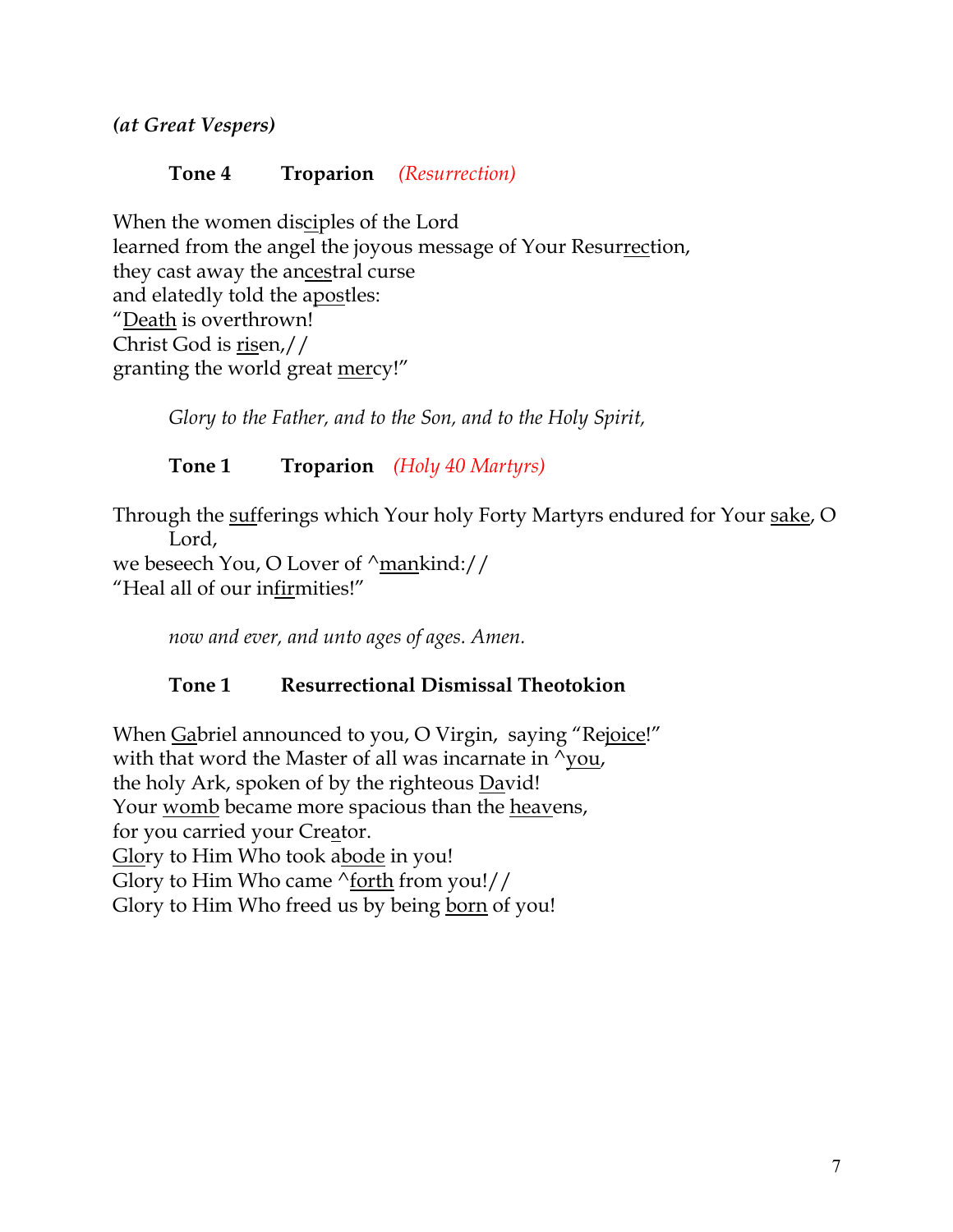*(at the Divine Liturgy)*

# **Tone 4 Troparion** *(Resurrection)*

When the women disciples of the Lord learned from the angel the joyous message of Your Resurrection, they cast away the ancestral curse and elatedly told the apostles: "Death is overthrown! Christ God is risen,// granting the world great mercy!"

# **Tone 1 Troparion** *(Holy 40 Martyrs)*

Through the sufferings which Your holy Forty Martyrs endured for Your sake, O Lord, we beseech You, O Lover of  $\gamma$ mankind:// "Heal all of our infirmities!"

# **Tone 6 Kontakion** *(Holy 40 Martyrs)*

You have abandoned all earthly armies, cleaving to the heavenly Master, O Forty Martyrs of the Lord. Having passed through fire and water, O blessed ones,// you have fittingly received heavenly glory and many crowns.

# **Tone 6 Kontakion** *(from the Lenten Triodion)*

O Master, Teacher of wisdom, Bestower of virtue, Who teach the thoughtless and protect the poor, strengthen and enlighten my heart! O Word of the Father, let me not restrain my mouth from crying to You: "Have mercy on me, a transgressor,// O merciful Lord!"

# **Tone 8 Prokeimenon** *(from the Lenten Triodion)*

Pray and make your vows / before the Lord, our God! *(Ps. 75:10a)*

V. *In Judah God is known; His name is great in Israel. (Ps. 75:1)* **Tone 5 Prokeimenon** *(Holy 40 Martyrs)*

You, O Lord, shall protect us / and preserve us from this generation forever. *(Ps. 11:7*